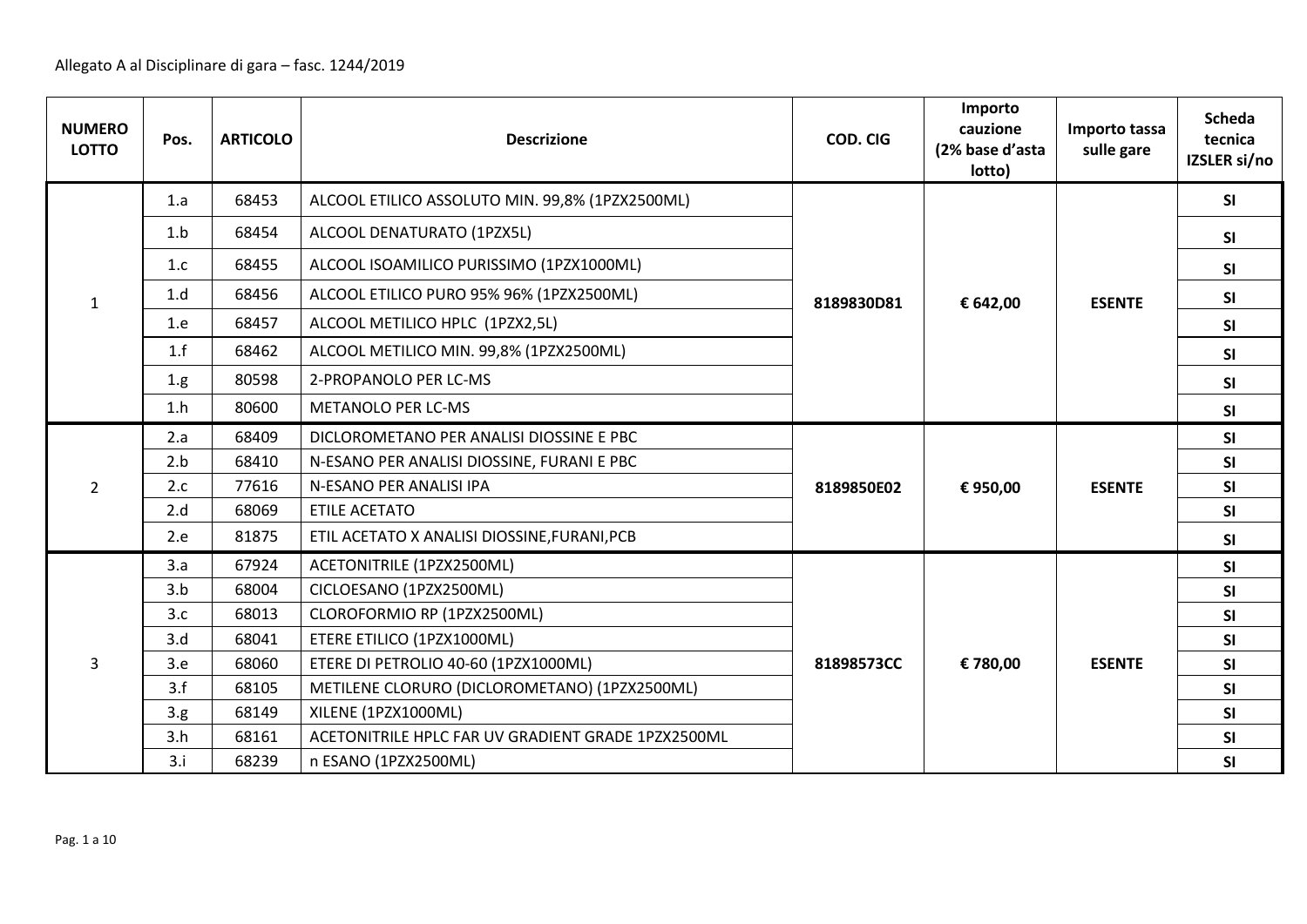|   | 3.j    | 68243 | ACETONE (1PZX2500ML)                               |            |          |               | SI        |
|---|--------|-------|----------------------------------------------------|------------|----------|---------------|-----------|
|   | 3.k    | 68264 | TETRACLOROETILENE (1PZX1L)                         |            |          |               | SI        |
|   | 3.1    | 68066 | BORON TRIFLUORIDE-METHANOL-COMPLEX 14%             |            |          |               | <b>NO</b> |
|   | 3.m    | 68146 | <b>DIMETILSOLFOSSIDO</b>                           |            |          |               | <b>NO</b> |
|   | 3.n    | 68186 | <b>GLYCEROL</b>                                    |            |          |               | <b>NO</b> |
|   | 3.0    | 68193 | ESAMETILDISILANZANO (1PZX100ML)                    |            |          |               | <b>NO</b> |
|   | 3.p    | 68196 | 2 MERCAPTOETANOLO (1PZX25ML) (Sterile)             |            |          |               | <b>NO</b> |
|   | 3.q    | 68320 | DIMETHYL SULFOXIDE PURISSIMO, ACS, >99,5% (1PZX1L) |            |          |               | <b>NO</b> |
|   | 3.r    | 68364 | DICHLORODIMETHYLSILANE PURISS>99,5%(GC)(1PZX500ml) |            |          |               | <b>NO</b> |
|   | 3.5    | 68405 | PERFLUOROTRIBUTYL-AMINE-FC-43                      |            |          |               | <b>NO</b> |
|   | 3.t    | 76725 | TER-BUTILMETILETERE PER HPLC                       |            |          |               | <b>NO</b> |
|   | 3.u    | 68046 | <b>FENOLO LIQUIDO</b>                              |            |          |               | <b>SI</b> |
|   | 3.v    | 80599 | <b>ACETONITRILE PER LC-MS</b>                      |            |          |               | SI        |
|   | 3.w    | 76274 | <b>ISOOTTANO PER SPETTROSCOPIA</b>                 |            |          |               | <b>NO</b> |
|   | 4.a    | 67934 | ACIDO ACETICO GLACIALE RP (1PZX1000ML)             |            |          |               | <b>SI</b> |
|   | 4.b    | 67941 | ACIDO CLORIDRICO 37% (1PZX1000ML)                  |            |          |               | <b>SI</b> |
|   | 4.c    | 67959 | ACIDO SOLFORICO 96% (1PZX1000ML)                   |            |          |               | SI        |
|   | 4.d    | 68157 | ACIDO SOLFORICO 1,600- GERBER (1PZX1000ML)         |            |          |               | SI        |
|   | 4.e    | 68158 | ACIDO SOLFORICO 1,820- GERBER (1PZX1000ML)         |            |          |               | SI        |
|   | 4.f    | 68412 | ACIDO CLORIDRICO 1 N (1PZX1000ML)                  |            |          |               | <b>SI</b> |
| 4 | 4.g.   | 68413 | ACIDO CLORIDRICO SOLUZIONE 0,1 N (1PZX1000ML)      | 8189861718 | € 490,00 | <b>ESENTE</b> | SI        |
|   | 4.h    | 68475 | ACIDO BORICO RP (1PZX1000G)                        |            |          |               | SI        |
|   | 4.i    | 68478 | ACIDO CITRICO MONOIDRATO (1PZX1000G)               |            |          |               | SI        |
|   | $4.$ j | 68486 | ACIDO TRICLOROACETICO (1PZX250G)                   |            |          |               | SI        |
|   | 4.k    | 66799 | ACIDO ASCORBICO PUREZZA >99,7%                     |            |          |               | <b>NO</b> |
|   | 4.1    | 68190 | ACIDO NITRICO SUPERPURO-ANALISI TRACCE-(1PZX2,5L)  |            |          |               | <b>SI</b> |
|   | 4.m    | 68229 | ACIDO FORMICO 85% PURO (1PZX1L)                    |            |          |               | <b>NO</b> |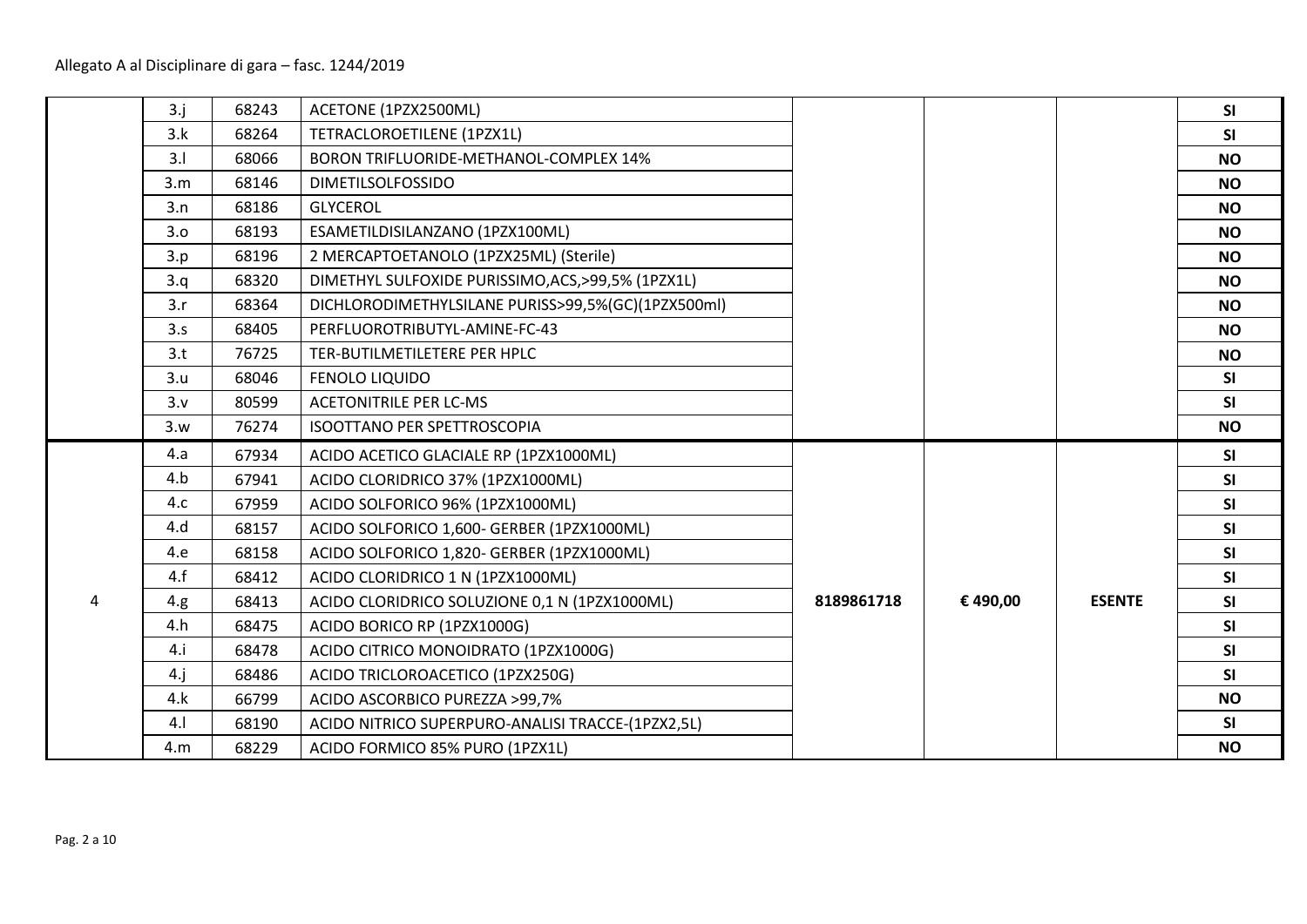|   | 4.n   | 81876 | ACIDO FORMICO 98-100%                            |            |            |         | SI        |
|---|-------|-------|--------------------------------------------------|------------|------------|---------|-----------|
|   | 4.0   | 81358 | ACIDO PENTAFLUOROPROPIONICO                      |            |            |         | <b>SI</b> |
|   | 4.p   | 68416 | ACIDO CLORIDRICO 0,1N (FIALA NORMEX)             |            |            |         | <b>NO</b> |
|   | 4.q   | 68417 | ACIDO CLORIDRICO 0,2M (1PZ=1FIALA/AMPUOLE)       |            |            |         | <b>NO</b> |
|   | 4.r   | 68966 | ACIDO TRIDECANOICO PURO PUREZZA >98% (1PZX25G)   |            |            |         | <b>NO</b> |
|   | 4.5   | 69011 | TRIDECANOIC ACID (1PZX25G)                       |            |            |         | <b>NO</b> |
|   | 4.t   | 69068 | ACIDO MUCICO (1PZX100G) (CAS NUMBER 526-99-8)    |            |            |         | <b>NO</b> |
|   | 4.u   | 76266 | ACIDO METAFOSFORICO PURO                         |            |            |         | <b>NO</b> |
|   | 4.9   | 76277 | <b>ACIDO PERCLORICO</b>                          |            |            |         | <b>NO</b> |
|   | 4.w   | 76679 | ACIDO MALEICO (CAS NUMBER 110-16-7)              |            |            |         | <b>NO</b> |
|   | 4.x   | 78723 | ACIDO PERIODICO SOLUZIONE                        |            |            |         | SI        |
|   | 4.    | 79361 | ACIDO NITRICO 64 66%                             |            |            |         | SI        |
|   | 5.a   | 68635 | POTASSIO CLORURO RP (1PZX1KG)                    |            |            |         | SI        |
|   | 5.b   | 68657 | POTASSIO IDRATO GOCCE RP (1PZX1000G)             |            |            |         | SI        |
|   | 5.c   | 68666 | POTASSIO IODURO RP (1PZX250G)                    |            |            |         | SI        |
|   | 5.d   | 68781 | SODIO CARBONATO ANIDRO (1PZX1000G)               |            |            |         | SI        |
|   | 5.e   | 68808 | SODIO CITRATO 3BAS 2IDRATO RP (1PZX1000G)        |            |            |         | SI        |
|   | 5.f   | 68827 | SODIO FOSFATO BIBASICO ANIDRO (1PZX1000G)        |            |            |         | SI        |
|   | 5.g.  | 68837 | SODIO FOSFATO 2BAS 12IDRATO                      |            |            |         | SI        |
| 5 | 5.h   | 68846 | SODIO FOSFATO MONOBASICO MONOIDRATO (1PZX1000G)  | 8189866B37 | € 1.596,00 | € 20,00 | SI        |
|   | 5.i   | 68856 | SODIO IDROSSIDO GOCCE (1PZX5000G)                |            |            |         | SI        |
|   | $5-j$ | 68857 | SODIO SOLFATO ANIDRO (1PZX1000G)                 |            |            |         | SI        |
|   | 5.k   | 68867 | SODIO NITRATO (1PZX1000G)                        |            |            |         | SI        |
|   | 5.1   | 68880 | TALLIO ACETATO OSO 99% (CAS-NUMBER 563-68-8 (I)) |            |            |         | <b>NO</b> |
|   | 5.m   | 68895 | ZINCO CLORURO (1PZX1000G)                        |            |            |         | SI        |
|   | 5.n   | 68905 | TRIS IDROSSIMETIL AMMINOMETANO (1PZX500GR)       |            |            |         | SI        |
|   | 5.0   | 68910 | POTASSIO FOSFATO MONOBASICO (1PZX1000G)          |            |            |         | SI        |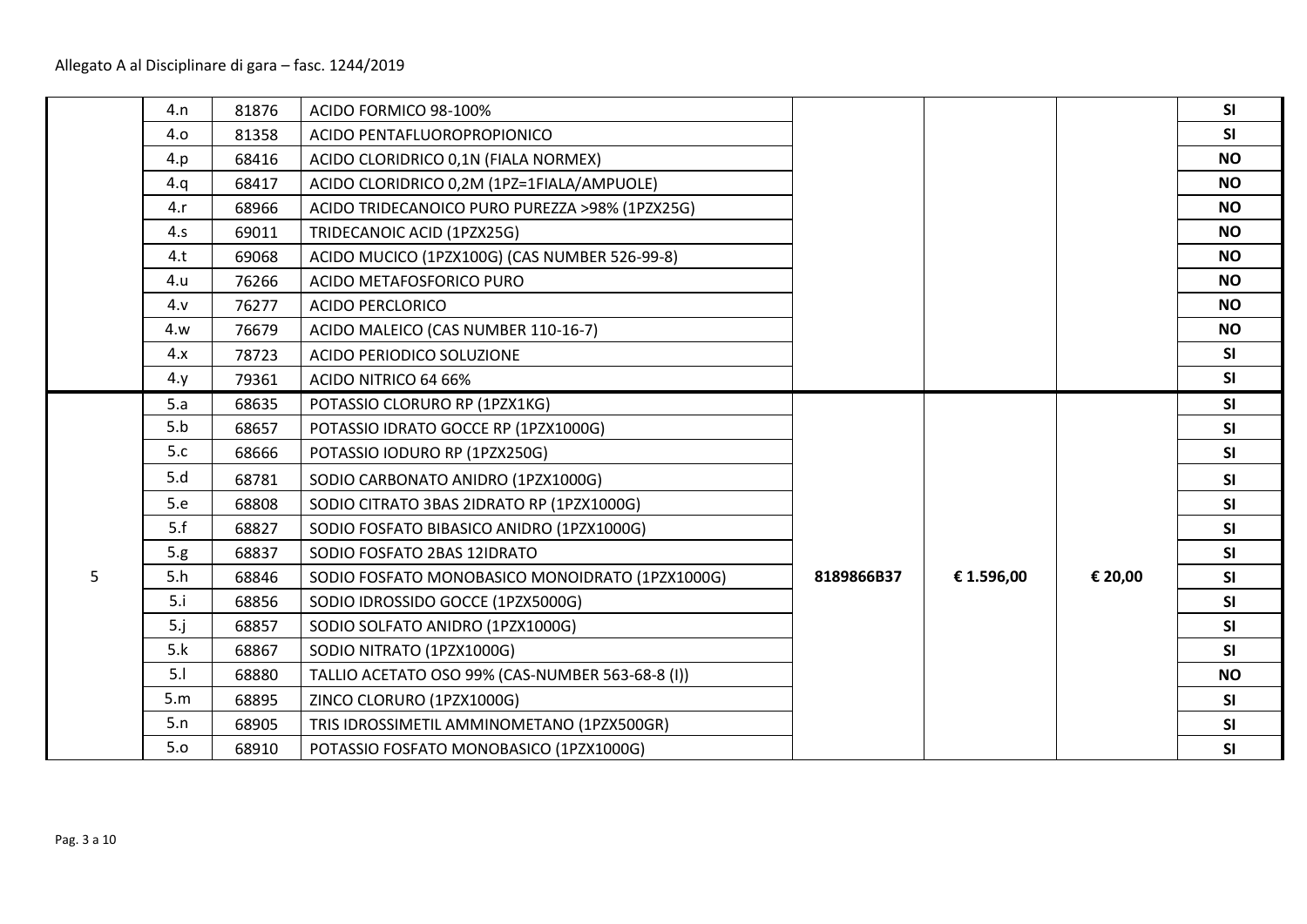| 68914<br>SODIO BICARBONATO (1PZX5000G)<br>68943<br>SODIO CLORURO<br>80747<br>RAME SOLFATO ICO PENTAIDRATO<br>67978<br>AMMONIO IDRATO 30% (1PZX1000ML)<br>68124<br>PEROSSIDO IDROGENO SOLUZ 30% (1PZX1000ML)<br>SODIO IDRATO SOLUZIONE 35% (1PZX1000ML)<br>68148<br>SODIO LATTATO DAB USP 50%<br>68150<br>68414<br>SODIO IDROSSIDO SOLUZIONE 1N (1PZX1000ML)<br>68520<br>SODIO CLORURO 98% (BIDONE DA 25KG) (CAS NUMBER 7647-14-5)<br>SODIO FOSFATO BIBASICO BIIDRATO<br>68031<br>68036<br>SODIO IDROSSIDO SOLUZIONE 50-52%<br>68418<br>SODIO TIOSOLFATO O,01N (FIALA NORMEX) (1PZX1FIALA)<br>SODIO TIOSOLFATO PENTAIDRATO (1PZX500G) (CAS NUMBER<br>68501<br>$10102 - 17 - 7$<br>CALCE SODATA PER ANALISI ELEMENTARE<br>68557<br>AMMONIO OXALATE MONOHYDRATE<br>68563<br>MAGNESIO CLORURO 6IDRATO (1PZX1000g) (CAS NUMBER 7791-<br>$18-6$<br>68588<br>CALCIO CLORURO ANIDRO (1PZX1000GR) (CAS NUMBER 10043-52-<br>68630<br>4)<br>AMMONIO METAVANADATO<br>68653<br>68662<br>POTASSIO FOSFATO BIBASICO ANIDRO (CAS NUMBER 7758-11-4)<br>SODIO PIRUVATO (CAS NUMBER 113-24-6)<br>68696<br>68699<br>AMMONIO CLORURO PURO PER ANALISI<br>68700<br>POTASSIO SOLFATO (CAS NUMBER 7778-80-5)<br>68703<br>MANGANESE CLORURO (CAS NUMBER 7773-01-5)<br>68709<br>POTASSIO FTALATO MONOBASICO (CAS NUMBER 877-24-7) |          |       |                                              |  |
|---------------------------------------------------------------------------------------------------------------------------------------------------------------------------------------------------------------------------------------------------------------------------------------------------------------------------------------------------------------------------------------------------------------------------------------------------------------------------------------------------------------------------------------------------------------------------------------------------------------------------------------------------------------------------------------------------------------------------------------------------------------------------------------------------------------------------------------------------------------------------------------------------------------------------------------------------------------------------------------------------------------------------------------------------------------------------------------------------------------------------------------------------------------------------------------------------------------------------------------------------------------------------------------------------------|----------|-------|----------------------------------------------|--|
|                                                                                                                                                                                                                                                                                                                                                                                                                                                                                                                                                                                                                                                                                                                                                                                                                                                                                                                                                                                                                                                                                                                                                                                                                                                                                                         | 5.p      |       |                                              |  |
|                                                                                                                                                                                                                                                                                                                                                                                                                                                                                                                                                                                                                                                                                                                                                                                                                                                                                                                                                                                                                                                                                                                                                                                                                                                                                                         | 5.q      |       |                                              |  |
|                                                                                                                                                                                                                                                                                                                                                                                                                                                                                                                                                                                                                                                                                                                                                                                                                                                                                                                                                                                                                                                                                                                                                                                                                                                                                                         | 5.r      |       |                                              |  |
|                                                                                                                                                                                                                                                                                                                                                                                                                                                                                                                                                                                                                                                                                                                                                                                                                                                                                                                                                                                                                                                                                                                                                                                                                                                                                                         | 5.5      |       |                                              |  |
|                                                                                                                                                                                                                                                                                                                                                                                                                                                                                                                                                                                                                                                                                                                                                                                                                                                                                                                                                                                                                                                                                                                                                                                                                                                                                                         | 5.t      |       |                                              |  |
|                                                                                                                                                                                                                                                                                                                                                                                                                                                                                                                                                                                                                                                                                                                                                                                                                                                                                                                                                                                                                                                                                                                                                                                                                                                                                                         | 5.u      |       |                                              |  |
|                                                                                                                                                                                                                                                                                                                                                                                                                                                                                                                                                                                                                                                                                                                                                                                                                                                                                                                                                                                                                                                                                                                                                                                                                                                                                                         | 5. v     |       |                                              |  |
|                                                                                                                                                                                                                                                                                                                                                                                                                                                                                                                                                                                                                                                                                                                                                                                                                                                                                                                                                                                                                                                                                                                                                                                                                                                                                                         | 5.w      |       |                                              |  |
|                                                                                                                                                                                                                                                                                                                                                                                                                                                                                                                                                                                                                                                                                                                                                                                                                                                                                                                                                                                                                                                                                                                                                                                                                                                                                                         | 5.x      |       |                                              |  |
|                                                                                                                                                                                                                                                                                                                                                                                                                                                                                                                                                                                                                                                                                                                                                                                                                                                                                                                                                                                                                                                                                                                                                                                                                                                                                                         | 5. y     |       |                                              |  |
|                                                                                                                                                                                                                                                                                                                                                                                                                                                                                                                                                                                                                                                                                                                                                                                                                                                                                                                                                                                                                                                                                                                                                                                                                                                                                                         | 5.z      |       |                                              |  |
|                                                                                                                                                                                                                                                                                                                                                                                                                                                                                                                                                                                                                                                                                                                                                                                                                                                                                                                                                                                                                                                                                                                                                                                                                                                                                                         | 5.a.1    |       |                                              |  |
|                                                                                                                                                                                                                                                                                                                                                                                                                                                                                                                                                                                                                                                                                                                                                                                                                                                                                                                                                                                                                                                                                                                                                                                                                                                                                                         | 5.b.1    |       |                                              |  |
|                                                                                                                                                                                                                                                                                                                                                                                                                                                                                                                                                                                                                                                                                                                                                                                                                                                                                                                                                                                                                                                                                                                                                                                                                                                                                                         | 5.c.1    |       |                                              |  |
|                                                                                                                                                                                                                                                                                                                                                                                                                                                                                                                                                                                                                                                                                                                                                                                                                                                                                                                                                                                                                                                                                                                                                                                                                                                                                                         | 5.d.1    |       |                                              |  |
|                                                                                                                                                                                                                                                                                                                                                                                                                                                                                                                                                                                                                                                                                                                                                                                                                                                                                                                                                                                                                                                                                                                                                                                                                                                                                                         | 5.e.1    |       |                                              |  |
|                                                                                                                                                                                                                                                                                                                                                                                                                                                                                                                                                                                                                                                                                                                                                                                                                                                                                                                                                                                                                                                                                                                                                                                                                                                                                                         | 5.f.1    |       |                                              |  |
|                                                                                                                                                                                                                                                                                                                                                                                                                                                                                                                                                                                                                                                                                                                                                                                                                                                                                                                                                                                                                                                                                                                                                                                                                                                                                                         | 5.g.1    |       |                                              |  |
|                                                                                                                                                                                                                                                                                                                                                                                                                                                                                                                                                                                                                                                                                                                                                                                                                                                                                                                                                                                                                                                                                                                                                                                                                                                                                                         | 5.h.1    |       |                                              |  |
|                                                                                                                                                                                                                                                                                                                                                                                                                                                                                                                                                                                                                                                                                                                                                                                                                                                                                                                                                                                                                                                                                                                                                                                                                                                                                                         | 5.i.1    |       |                                              |  |
|                                                                                                                                                                                                                                                                                                                                                                                                                                                                                                                                                                                                                                                                                                                                                                                                                                                                                                                                                                                                                                                                                                                                                                                                                                                                                                         | $5.$ j.l |       |                                              |  |
|                                                                                                                                                                                                                                                                                                                                                                                                                                                                                                                                                                                                                                                                                                                                                                                                                                                                                                                                                                                                                                                                                                                                                                                                                                                                                                         | 5.k.1    |       |                                              |  |
|                                                                                                                                                                                                                                                                                                                                                                                                                                                                                                                                                                                                                                                                                                                                                                                                                                                                                                                                                                                                                                                                                                                                                                                                                                                                                                         | 5.1.1    |       |                                              |  |
|                                                                                                                                                                                                                                                                                                                                                                                                                                                                                                                                                                                                                                                                                                                                                                                                                                                                                                                                                                                                                                                                                                                                                                                                                                                                                                         | 5.m.l    |       |                                              |  |
|                                                                                                                                                                                                                                                                                                                                                                                                                                                                                                                                                                                                                                                                                                                                                                                                                                                                                                                                                                                                                                                                                                                                                                                                                                                                                                         | 5.n.1    | 68720 | FERRO AMMONIO CITRATO (CAS NUMBER 1185-57-5) |  |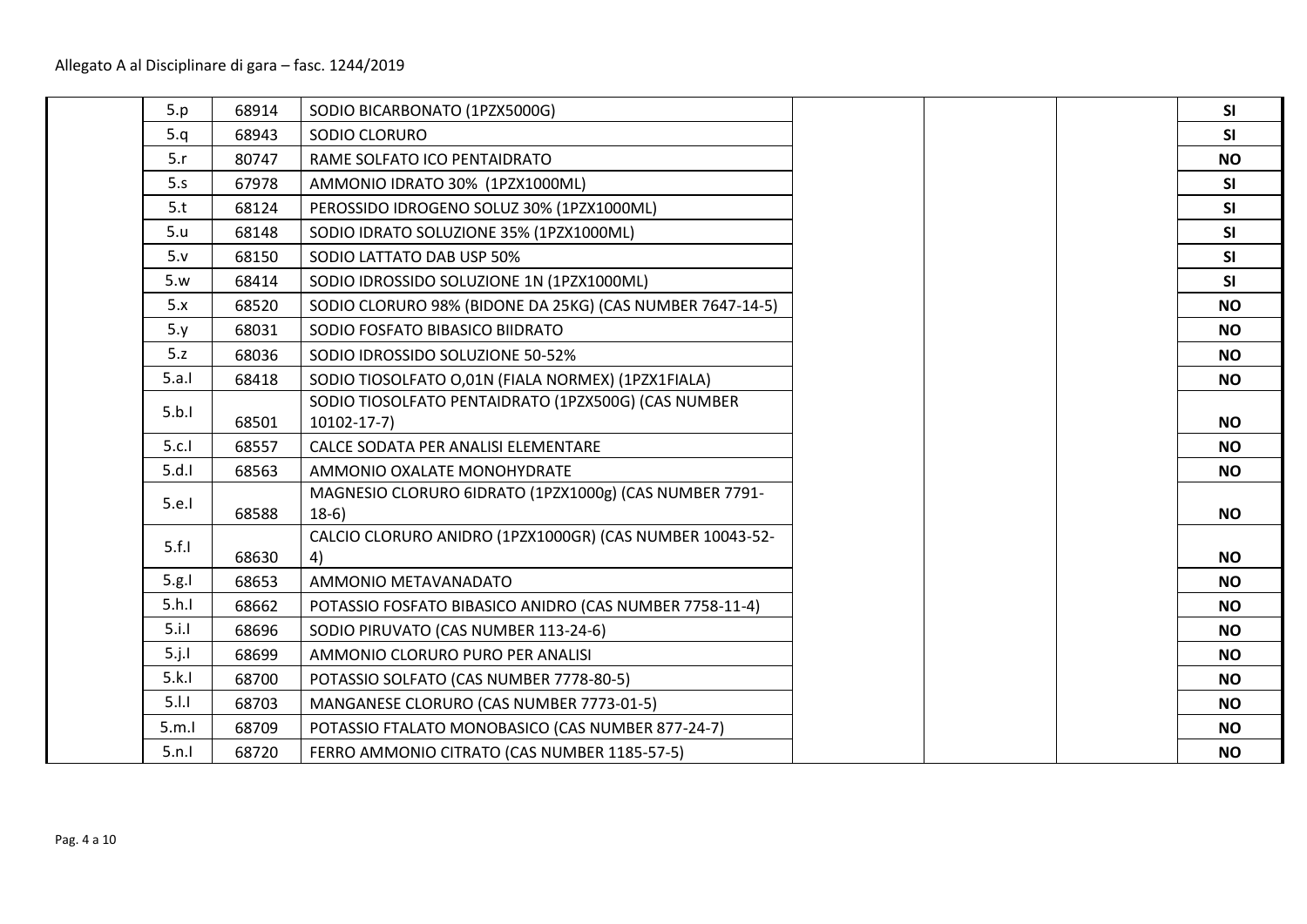| 5.0.1  | 68733 | MAGNESIO SOLFATO                                                |  |
|--------|-------|-----------------------------------------------------------------|--|
| 5.p.1  | 68766 | <b>SILVER NITRATE</b>                                           |  |
| 5.q.1  | 68807 | AC ETILENDIAMINOTETRACETICO SALE DISODICO (EDTA)                |  |
| 5.r.1  | 68812 | MAGNESIO SOLFATO EPTAIDRATO (CAS NUMBER 10034-99-8)             |  |
| 5.s.1  | 68819 | CALCIO CARBONATO (CAS NUMBER 471-34-1)                          |  |
| 5.t.1  | 68823 | FERRO (III) CLORURO (CAS NUMBER 7705-08-0)                      |  |
| 5.u.1  | 68850 | SODIO FOSFOTUNGSTATO                                            |  |
| 5.v.1  | 68871 | POTASSIO SODIO TARTRATO TETRAIDRATO (CAS NUMBER 6381-59-<br>5)  |  |
| 5.w.1  | 68887 | POTASSIO PERMANGANATO                                           |  |
| 5.x.1  | 68904 | POTASSIO ESACIANOFERRATO(II)TRIIDRATO RPA                       |  |
| 5.y.1  | 68942 | AMMONIO SOLFATO (1PZX1000g) (CAS NUMBER 7783-20-2)              |  |
| 5.z.1  | 68987 | SODIO ACETATO ANIDRO RPA (1PZX250G)                             |  |
| 5.a.II | 68990 | SODIUM DODECYL SULFATE (SDS) (1PZX100G)                         |  |
| 5.b.II | 69033 | SODIO ACETATO TRI-IDRATO (1PZX1000G) (CAS NUMBER 6131-90-<br>4) |  |
| 5.c.II | 69041 | POTASSIO PERIODATO (1PZX100G)                                   |  |
| 5.d.II | 69061 | SODIO SOLFITO ANIDRO (1PZX250G) (CAS NUMBER 7757-83-7)          |  |
| 5.e.ll | 69072 | POTASSIO CLORURO (1PZX1000G) (CAS NUMBER 7747-40-7)             |  |
| 5.f.II | 69075 | AMMONIO EPTAMOLIBDATO TETRAIDRATO (1PZX100G)                    |  |
| 5.g.   | 75982 | AMMONIO ACETATO                                                 |  |
| 5.h.II | 77306 | SODIUM CHLORIDE SUPRAPUR®                                       |  |
| 5.i.II | 78320 | POTASSIO TELLURITO (CAS NUMBER 7790-58-1)                       |  |
| 5.j.II | 78339 | A-NAPHTHYL PHOSFATE DISODIUM (CAS NUMBER 2183-17-7)             |  |
| 5.k.II | 78394 | FERRO SOLFATO EPTAIDRATO (CAS NUMBER 7782-63-0)                 |  |
| 5.1.11 | 78397 | SODIO OSSALATO (CAS NUMBER 62-76-0)                             |  |
| 5.m.II | 79688 | SODIO METABISULFITO (CAS NUMBER 7681-57-4)                      |  |
| 5.n.II | 79698 | AMMONIO ACETATO PER HPLC                                        |  |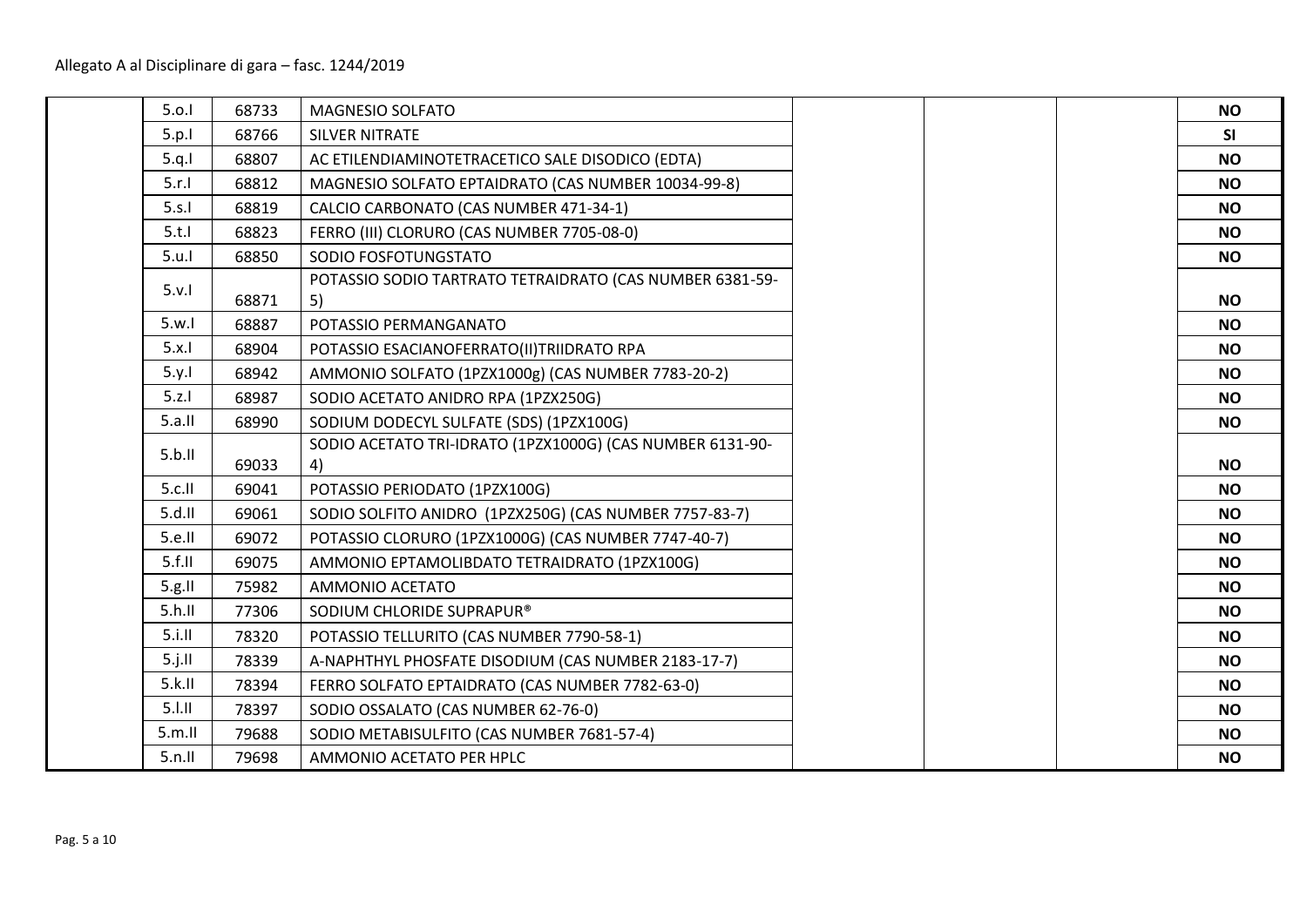|   | 6.a         | 68726 | CARTINA INDICATORE DI PH 0-6,0 (1CFX100 STRISCE)   |            |            |               | <b>SI</b> |
|---|-------------|-------|----------------------------------------------------|------------|------------|---------------|-----------|
|   | 6.b         | 68916 | CARTINA INDICATORE PH 1 PH 14 ROTOLO               |            |            |               | SI        |
|   | 6.c         | 68917 | CARTINA INDICATRICE PH 5-10 (1CFX100 STRISCE)      |            |            |               | SI        |
|   | 6.d         | 68922 | CARTINA INDICATORE PH 1 PH 14 (1CFX100 STRISCE)    |            |            |               | <b>SI</b> |
|   | 6.e         | 67430 | SOLUZIONE TAMPONE PH 10 (1PZX250ML)                |            |            |               | <b>NO</b> |
| 6 | 6.f         | 67682 | SOLUZIONE TAMPONE PH 7 (1PZ X 500ML)               | 818987202E | € 144,00   | <b>ESENTE</b> | <b>SI</b> |
|   | 6.g.        | 67683 | SOLUZIONE TAMPONE PH 4 (1PZ X 500ML)               |            |            |               | SI        |
|   | 6.h         | 62876 | SOLUZIONE DI PULIZIA ELETTRODI PER PHMETRO         |            |            |               | <b>SI</b> |
|   | 6.i         | 62877 | SOLUZIONE DI CONSERVAZIONE ELETTRODI PER PHMETRO   |            |            |               | <b>SI</b> |
|   | $6-j$       | 67202 | SOLUZIONE TAMPONE PH2                              |            |            |               | <b>NO</b> |
|   | 6.k         | 68526 | BROMOCRESOLPORPORA (CAS NUMBER 115-40-2)           |            |            |               | <b>NO</b> |
|   | 7.a         | 76497 | SOLUZIONE STANDARD TARATURA AW = 0,984             |            |            |               | <b>NO</b> |
|   | 7.b         | 76498 | SOLUZIONE STANDARD TARATURA AW = 0,500             |            |            |               | <b>NO</b> |
|   | 7.c         | 76499 | SOLUZIONE STANDARD TARATURA AW = 1000              |            |            |               | <b>NO</b> |
|   | 7.d         | 66996 | SOLUZIONE STANDARD TARATURA AW = 0,760 (76% UR)    |            |            |               | <b>SI</b> |
|   | 7.e         | 80296 | SOLUZIONE STANDARD TARATURA AW = 0,920 (92% UR)    |            |            |               | <b>NO</b> |
|   | 7.f         | 68813 | <b>INDICATORE DI ANAEROBIOSI</b>                   |            |            |               | <b>NO</b> |
| 7 | 7.g.        | 68911 | BACILLUS SUBTILIS SPORE (1PZ=1FIALA)               | 818987637A | € 1.730,00 | € 20,00       | <b>SI</b> |
|   | 7.h         | 68326 | GENbag 1CFX20BUSTE +20GENERATORI+2BARRETTE-20TEST  |            |            |               | SI        |
|   | 7.i         | 68327 | GENbag ANAER 1CFX20BUSTE+20GENERAT+2BARRETTE20TEST |            |            |               | SI        |
|   | $7 \cdot j$ | 68607 | FUCSINA BASICA (1PZX25G)                           |            |            |               | SI        |
|   | 7.k         | 63969 | CICLOSERINA (1PZX1G)                               |            |            |               | <b>SI</b> |
|   | 7.1         | 76243 | CHOLERA TOXIN FROM VIBRIO CHOLERAE                 |            |            |               | <b>NO</b> |
|   | 7.m         | 68686 | POLYETHYLENE GLYCOLE 20000                         |            |            |               | <b>NO</b> |
|   | 8.a         | 68397 | DECONTAMINANTE PER LA RIMOZIONE DI DNA             |            |            |               | <b>SI</b> |
| 8 | 8.b         | 68398 | <b>TRIZOL REAGENT</b>                              | 81898806C6 | € 590,00   | <b>ESENTE</b> | SI        |
|   | 8.c         | 69069 | AGAROSIO PER DIAGNOSTICA PCR (1PZX500G)            |            |            |               | <b>SI</b> |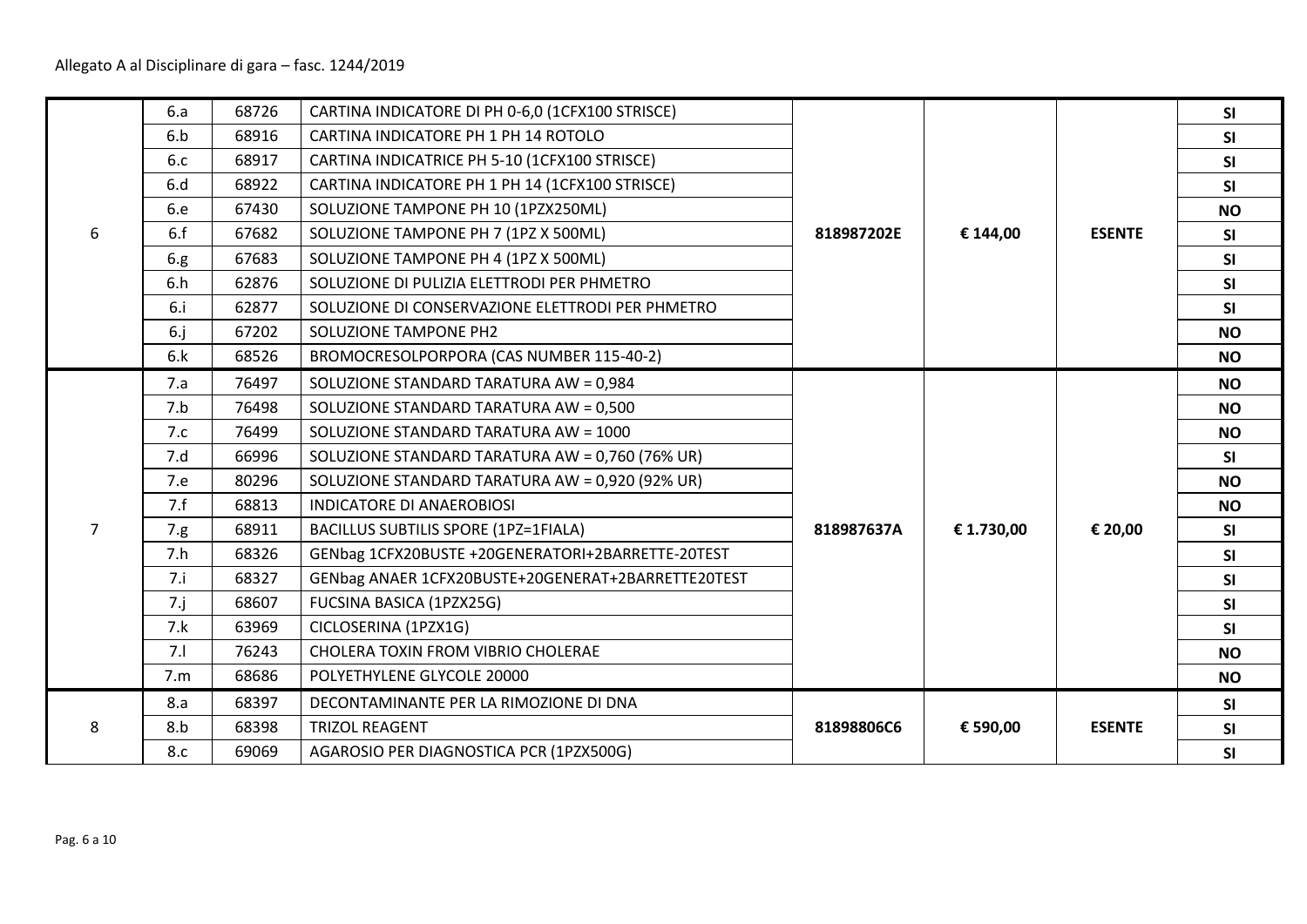|    | 8.d            | 68728 | CTAB - CETYLTRIMETHILAMMONIUM BROMIDE                 |            |          |               | <b>NO</b> |
|----|----------------|-------|-------------------------------------------------------|------------|----------|---------------|-----------|
|    | 8.e            | 78322 | SODIO ACETATO ANIDRO RPA                              |            |          |               | <b>NO</b> |
|    | 9.a            | 68674 | HEPES colture cellulari                               |            |          |               | SI        |
|    | 9.b            | 68926 | COLLAGENASE TYPE I (1PZX1G)                           |            |          |               | <b>NO</b> |
|    | 9.c            | 80306 | REAGENTE PER SEPARAZIONE LEUCOCITI DENSITA' 1,077G/ML |            |          |               | SI        |
|    | 9.d            | 76978 | ALBUMIN FRACTION V (PH 7.0)                           |            |          |               | SI        |
| 9  | 9.e            | 76728 | SOLUZIONE DI CARBOL-FUCSINA PER ZIEHL-NEELSEN         | 8189884A12 | € 164,00 | <b>ESENTE</b> | <b>NO</b> |
|    | 9.f            | 67955 | SOLUZ. SEPAR. CELL. MONONUCL.EMATICHE -DENS. 1077     |            |          |               | <b>NO</b> |
|    | 9.g.           | 68356 | FICOLL (1PZX100ml) DENSITA' 1,083G/ML                 |            |          |               | <b>NO</b> |
|    | 9.h            | 68647 | ROSSO NEUTRO (CAS NUMBER 553-24-2)                    |            |          |               | <b>NO</b> |
|    | 9 <sub>i</sub> | 69205 | <b>GEL AGGREGANTE PER CITOINCLUSIONI</b>              |            |          |               | SI        |
|    | 10.a           | 67914 | GLICERINA 99% (CAS NUMBER 56-81-5)                    |            |          |               | <b>NO</b> |
|    | 10.b           | 68154 | <b>TWEEN 80 (1PZX500ML)</b>                           |            |          |               | <b>SI</b> |
|    | 10.c           | 68156 | OLIO VASELINA FU (grado farmaceutico)                 |            |          |               | <b>NO</b> |
|    | 10.d           | 68166 | OLIO MICROSCOPIO IMMERSIONE (1PZX100ML)               |            |          |               | SI        |
|    | 10.e           | 68167 | OCT COMPOUND CRIOSTATO (1PZX125ML)                    |            |          |               | SI        |
|    | 10.f           | 68790 | VIOLETTO GENZIANA-CRISTALVIOLETTO (1PZX25G)           |            |          |               | SI        |
|    | 10.g           | 68908 | <b>TWEEN 20 (1PZX500ML)</b>                           |            |          |               | <b>NO</b> |
| 10 | 10.h           | 68909 | PARAFFINA BIANCA SCAGLIE                              | 8189888D5E | € 248,00 | <b>ESENTE</b> | SI        |
|    | 10.i           | 68074 | <b>BLU DI TOLUIDINA</b>                               |            |          |               | SI        |
|    | 10.j           | 80688 | TRYPAN BLU 0,4%                                       |            |          |               | <b>NO</b> |
|    | 10.k           | 76727 | SOLUZIONE DI BLU DI METILENE                          |            |          |               | <b>NO</b> |
|    | 10.1           | 77040 | BLU DI LATTOFENOLO SOLUZIONE                          |            |          |               | SI        |
|    | 10.m           | 77853 | OLIO PER MICROTOMO                                    |            |          |               | SI        |
|    | 10.n           | 80742 | NUCLEAR FAST RED COLORANTE LIQUIDO                    |            |          |               | SI        |
|    | 10.0           | 79756 | OSMIO TETROSSIDO 4% IN H20                            |            |          |               | <b>NO</b> |
|    | 10.p           | 79758 | OSMIO TETROSSIDO 2% IN H20                            |            |          |               | <b>NO</b> |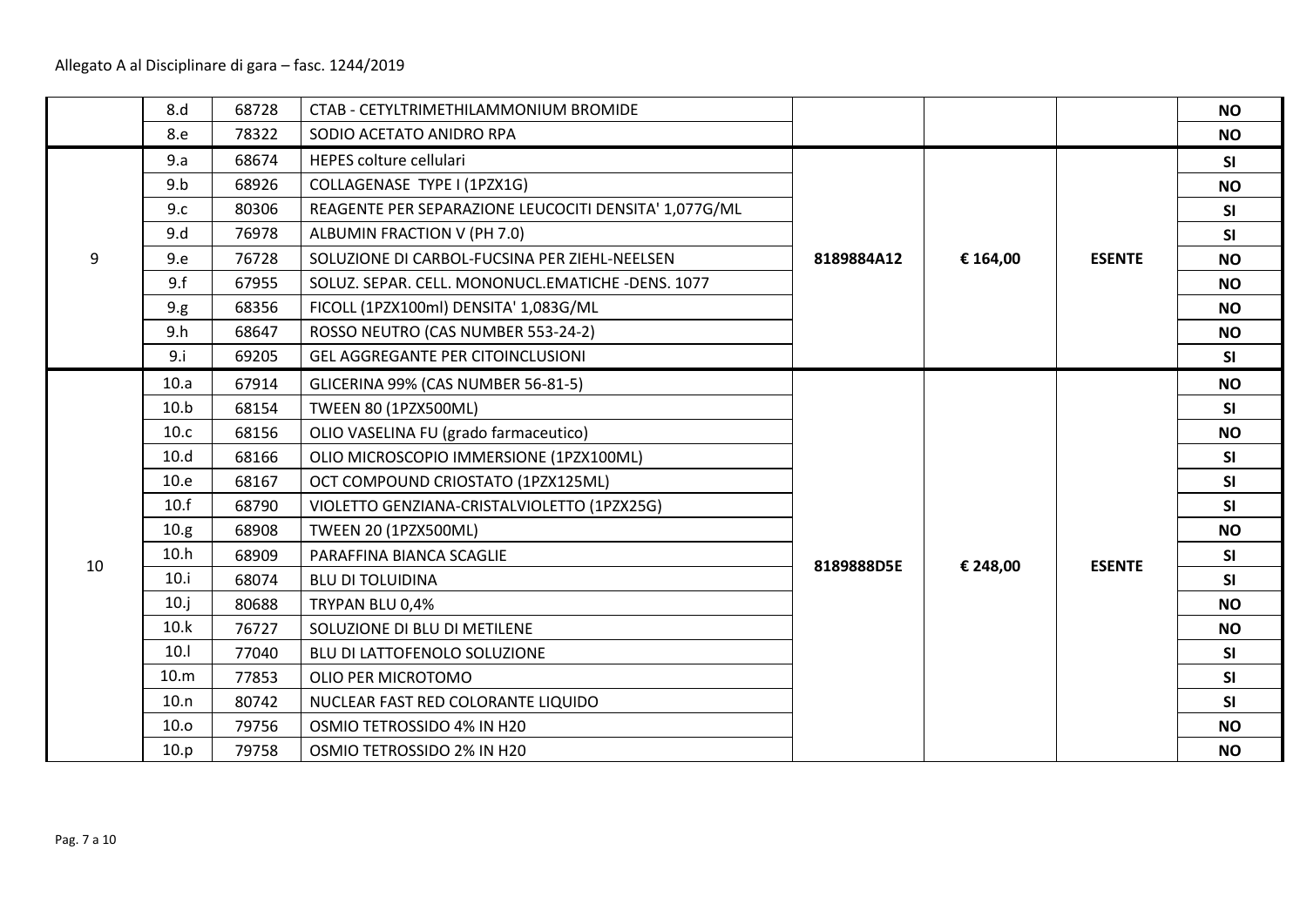|    | 10.q | 80353 | <b>URANYLESS EM STAIN</b>                           |            |            |               | <b>NO</b> |
|----|------|-------|-----------------------------------------------------|------------|------------|---------------|-----------|
|    | 10.r | 80354 | <b>LEAD CITRATE READY TO USE</b>                    |            |            |               | <b>NO</b> |
|    | 10.5 | 68607 | FUCSINA BASICA (1PZX25G)                            |            |            |               | <b>SI</b> |
|    | 10.t | 76726 | SOLUZIONE DECOLORANTE PER GRAM                      |            |            |               | <b>NO</b> |
|    | 10.u | 76373 | SOLUZIONE CRISTALVIOLETTO PRONTO USO PER GRAM       |            |            |               | <b>NO</b> |
|    | 10.v | 76374 | SOLUZIONE SAFRANINA PRONTO USO PER GRAM             |            |            |               | <b>NO</b> |
|    | 10.w | 76375 | SOLUZIONE LUGOL PRONTO USO PER GRAM                 |            |            |               | <b>NO</b> |
|    | 11.a | 66601 | L 4 HYDROXYPROLINE (1PZX10G)                        |            |            |               | <b>NO</b> |
|    | 11.b | 66603 | DECOQUINATE (1PZX100MG)                             |            |            |               | <b>NO</b> |
| 11 | 11.c | 67489 | <b>LAURYL ARACHIDATE</b>                            | 81898985A1 | € 30,00    | <b>ESENTE</b> | <b>NO</b> |
|    | 11.d | 68575 | <b>IPRONIDAZOLE</b>                                 |            |            |               | <b>NO</b> |
|    | 11.e | 68986 | IDROSSIMETILFURFURALE (CAS NUMBER 67-47-0)          |            |            |               | <b>NO</b> |
|    | 12.a | 67968 | ALDEIDE FORMICA (1PZX1000ML)                        |            |            |               | <b>SI</b> |
|    | 12.b | 68114 | N, N-DIMETIL FORMAMMIDE (1PZX1000ML)                |            |            |               | SI        |
|    | 12.c | 68433 | FORMALINA NEUTRA TAMPONATA AL 10% PRONTO USO        |            |            |               | SI        |
|    | 12.d | 68610 | IODIO BISUBLIMATO (1PZX250G)                        |            |            |               | <b>SI</b> |
|    | 12.e | 68625 | PEPSINA USP 1:10000                                 |            |            |               | SI        |
|    | 12.f | 68912 | OPD (1CFX100PZ) (1PZ=1 TAVOLETTA DA 60mg)           |            |            |               | SI        |
|    | 12.g | 81868 | DECALCIFICANTE ELETTROLITICO                        |            |            |               | <b>SI</b> |
| 12 | 12.h | 68288 | LAL REAGENT WATER < 0.005 EU/ML (1PZX100ML)         | 818990181A | € 1.334,00 | € 20,00       | <b>NO</b> |
|    | 12.i |       | DODECANE-1-SULFONIC ACID SODIUM SALT (1PZX25G) (per |            |            |               |           |
|    |      | 68496 | cromatografia di coppia ionica)                     |            |            |               | <b>NO</b> |
|    | 12.j | 68584 | KJELDAHL TABLESTS (catalizzatore per analisi azoto) |            |            |               | <b>NO</b> |
|    | 12.k | 68714 | ACTIDIONE (CYCLOHEXIMIDE) (CAS NUMBER 66-81-9)      |            |            |               | <b>NO</b> |
|    | 12.1 | 68737 | <b>FLOROGLUCINA</b>                                 |            |            |               | <b>NO</b> |
|    | 12.m | 68903 | HAEMOGLOBINE POWDER SOLUBLE                         |            |            |               | <b>NO</b> |
|    | 12.n | 68931 | POLYETHYLENE GLYCOL 8000 (1PZX1KG)                  |            |            |               | <b>NO</b> |
|    | 12.0 | 68961 | LAMININ (1PZX1mg)                                   |            |            |               | <b>NO</b> |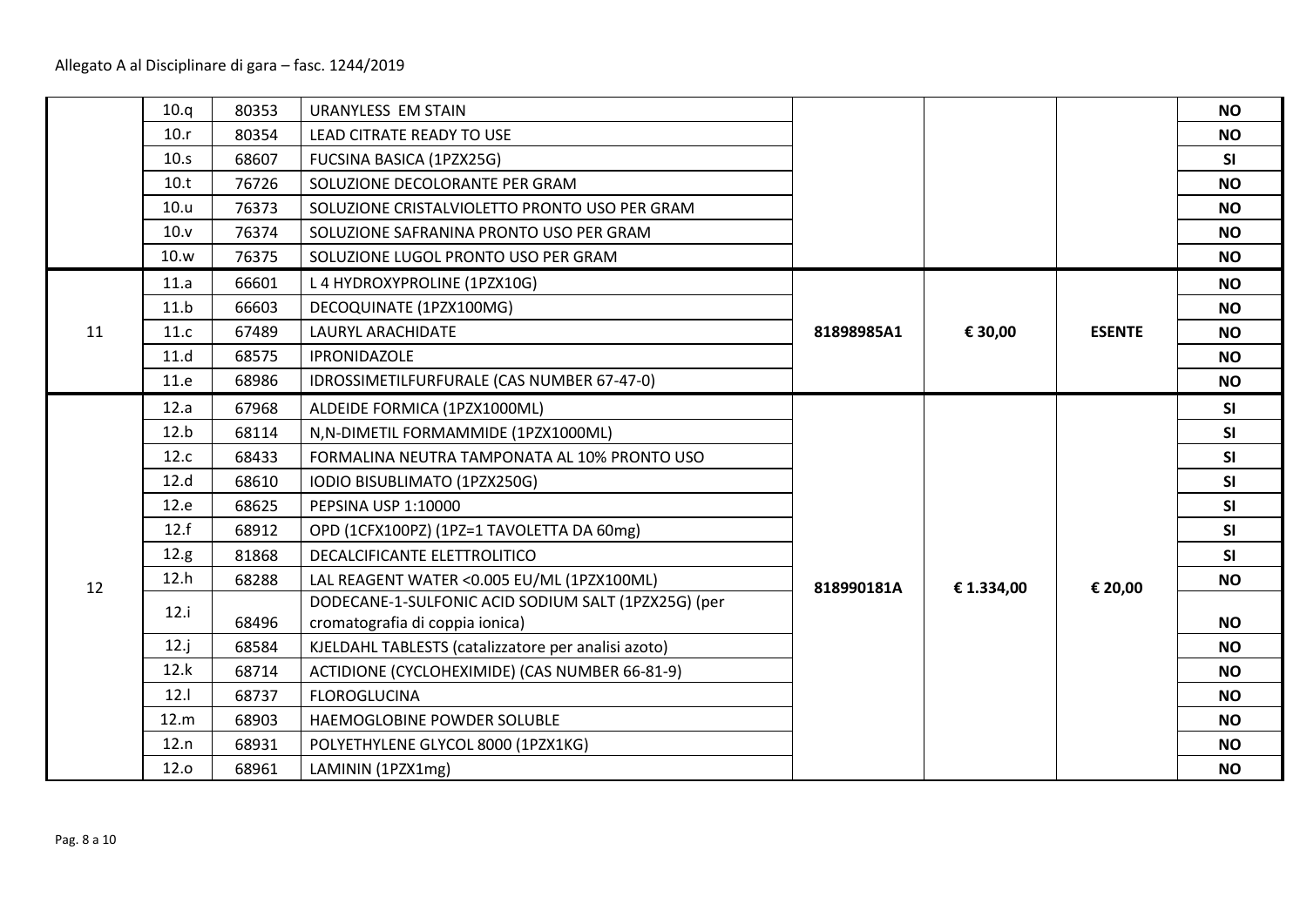|    | 12.p   | 68969 | LYSOZYME (1PZX1G)                                       |            |          |               | <b>NO</b> |
|----|--------|-------|---------------------------------------------------------|------------|----------|---------------|-----------|
|    | 12.q   | 68972 | LYSOZYME (1PZX10G)                                      |            |          |               | <b>NO</b> |
|    | 12.r   |       | SOLUZIONE DI PECTINASI DA ASPERGILLUS NIGER (CAS NUMBER |            |          |               |           |
|    |        | 81848 | $9032 - 75 - 1$                                         |            |          |               | <b>NO</b> |
|    | 12.s   | 76269 | SODIUM AZIDE PUREZZA >=99%                              |            |          |               | <b>NO</b> |
|    | 12.t   | 76345 | 3.3.5 TRIIODO-L-THYRONINE SODIUM SALT                   |            |          |               | <b>NO</b> |
|    | 12.u   | 76703 | <b>FORMALDEIDE SOLUZIONE 37%</b>                        |            |          |               | <b>NO</b> |
|    | 12.v   | 76899 | PENICILLINASE 1.000.000 UI/ml                           |            |          |               | <b>NO</b> |
|    | 12.w   | 77253 | OLIO MONTANE 80 (kg)                                    |            |          |               | <b>NO</b> |
|    | 12.x   | 77374 | 4-DIMETHYLAMINOBENZALDEHYDE (CAS NUMBER 100-10-7)       |            |          |               | <b>NO</b> |
|    | 12.y   | 77598 | <b>HYDROCORTISONE</b>                                   |            |          |               | <b>NO</b> |
|    | 12.z   | 78341 | <b>TRIZMA BASE</b>                                      |            |          |               | <b>NO</b> |
|    | 12.a.1 | 80410 | SARKOSYL SOLUZIONE ACQUOSA 30%                          |            |          |               | <b>NO</b> |
|    | 12.b.1 | 68648 | <b>L-NORLEUCINE</b>                                     |            |          |               | <b>NO</b> |
|    | 13.a   | 68527 | SALICINA 99% (1PZX5g) (CAS NUMBER 138-52-3)             |            |          |               | <b>NO</b> |
|    | 13.b   | 68583 | D-SORBITOLO (1PZX100G)                                  |            |          |               | SI        |
|    | 13.c   | 68585 | D-TREALOSIO (1PZX10G)                                   |            |          |               | <b>SI</b> |
|    | 13.d   | 68622 | L-RAMNOSIO 1IDRATO (1PZX25G)                            |            |          |               | SI        |
|    | 13.e   | 68721 | SACCAROSIO RP (1PZX1000G)                               |            |          |               | SI        |
|    | 13.f   | 68913 | NAD (1PZX5G)                                            |            |          |               | SI        |
| 13 | 13.g   | 68967 | 2-NITROPHENYL-ß-D-GALACTOPYRANOSIDE (ONPG)(1PZX5G)      | 8189908DDF | € 693,00 | <b>ESENTE</b> | SI        |
|    | 13.h   | 69029 | ESCULIN MONOHYDRATE 98% (1PZX25G) (CAS NUMBER 531-75-9) |            |          |               | <b>NO</b> |
|    | 13.i   | 63971 | PENICILLINA G POTASSICA 1 MILIONE UNITA'                |            |          |               | <b>NO</b> |
|    | 13.j   | 68483 | UREA PA (1PZX500G) (CAS NUMBER 57-13-6)                 |            |          |               | <b>NO</b> |
|    | 13.k   | 68500 | MELIBIOSIO (1PZX50G) (CAS NUMBER 585-99-9)              |            |          |               | <b>NO</b> |
|    | 13.1   | 68512 | DULCITOLO (1PZX50G) (CAS NUMBER 608-66-2)               |            |          |               | <b>NO</b> |
|    | 13.m   | 68541 | D(+) CELLOBIOSIO (CAS NUMBER 528-50-7)                  |            |          |               | <b>NO</b> |
|    | 13.n   | 68578 | RAFFINOSIO (1PZX100G) (CAS NUMBER 17629-30-0)           |            |          |               | <b>NO</b> |